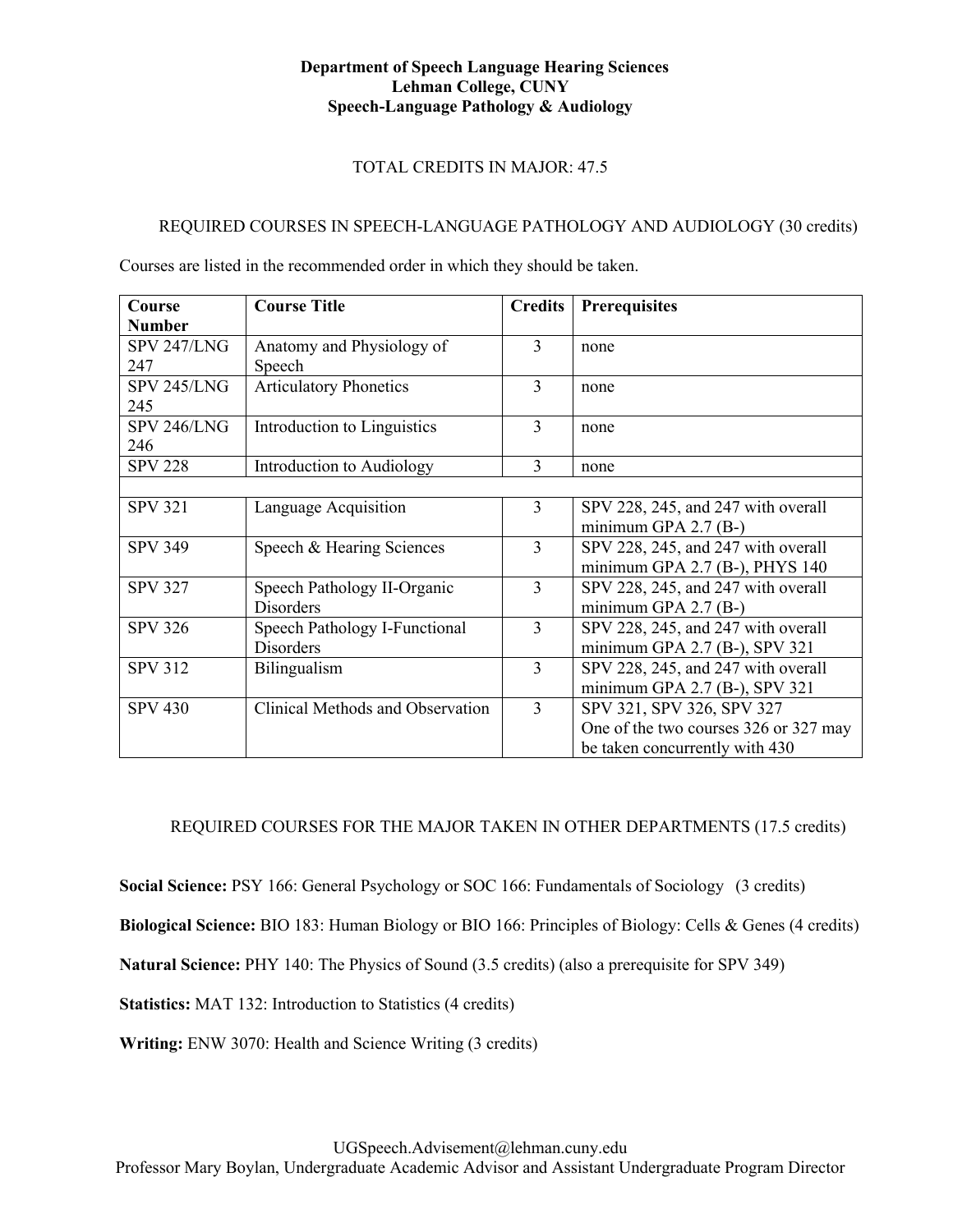### **Department of Speech Language Hearing Sciences Lehman College, CUNY Speech-Language Pathology & Audiology**

## RECOMMENDED MINORS

Students may select any minor in which they are interested. However, we recommend one or both of the two following minors:

## **PROFESSIONAL COMMUNICATIONS MINOR (four courses – 12 credits)**

This minor is offered through the English Department. The ability to write well for professional audiences is an essential skill in many clinical and non-clinical health-related fields. Adding the Professional Communications Minor to your resume may possibly enhance your qualifications for some potential employers and graduate schools. Two of the courses in this minor are already required for majors in speech-language pathology and audiology (ENW 307 and another writing intensive course). Therefore, only two additional courses are needed for the minor.

Requirements: four courses (12 credits)

Take **one** of the following three courses:

| ENW 201        | Writing Essentials (3 credits)         |
|----------------|----------------------------------------|
| <b>ENW 217</b> | Editing Essentials (3 credits)         |
| ENW 315        | Editing for Style and Flow (3 credits) |

Plus, take all **three** of the following courses:

| *ENW 307       | Health and Science Writing (3 credits) |
|----------------|----------------------------------------|
| <b>ENW 318</b> | Writing for New Media (3 credits)      |
| <b>ENW 320</b> | Professional Presentations (3 credits) |

\*ENW 307 is already required for the major in Speech-Language Pathology and Audiology.

#### **EARLY CHILDHOOD AND CHILDHOOD EDUCATION MINOR (four courses – 12 credits)**

This minor is offered through the Education Department. This minor may be particularly helpful for students who intend to work with children, because it fulfils a portion of the requirements for the Certificate for Teaching Students with Speech-Language Disabilities (TSSLD).

Requirements: four courses (12 credits)

ECE 301 The Child in Historical, Political and Sociocultural Contexts: Child Study and Development—Birth to Grade 6 (3 credits) Prerequisites: none

ECE 302 Children, Families, Communities, and Schools in Historical, Political and Sociocultural Contexts— Birth to Grade 6 (3 credits) Prerequisites: none

ECE 304 Foundations of Early Language and Literacy Development in Historical, Political and Sociocultural Contexts, Birth to Grade Two (3 credits) Prerequisites: declared minor and completion of ECE 301

ECE 311 The Teaching Profession in Historical, Political and Sociocultural Contexts – Birth to Sixth Grade (3 credits) Prerequisites: none

UGSpeech.Advisement@lehman.cuny.edu

Professor Mary Boylan, Undergraduate Academic Advisor and Assistant Undergraduate Program Director